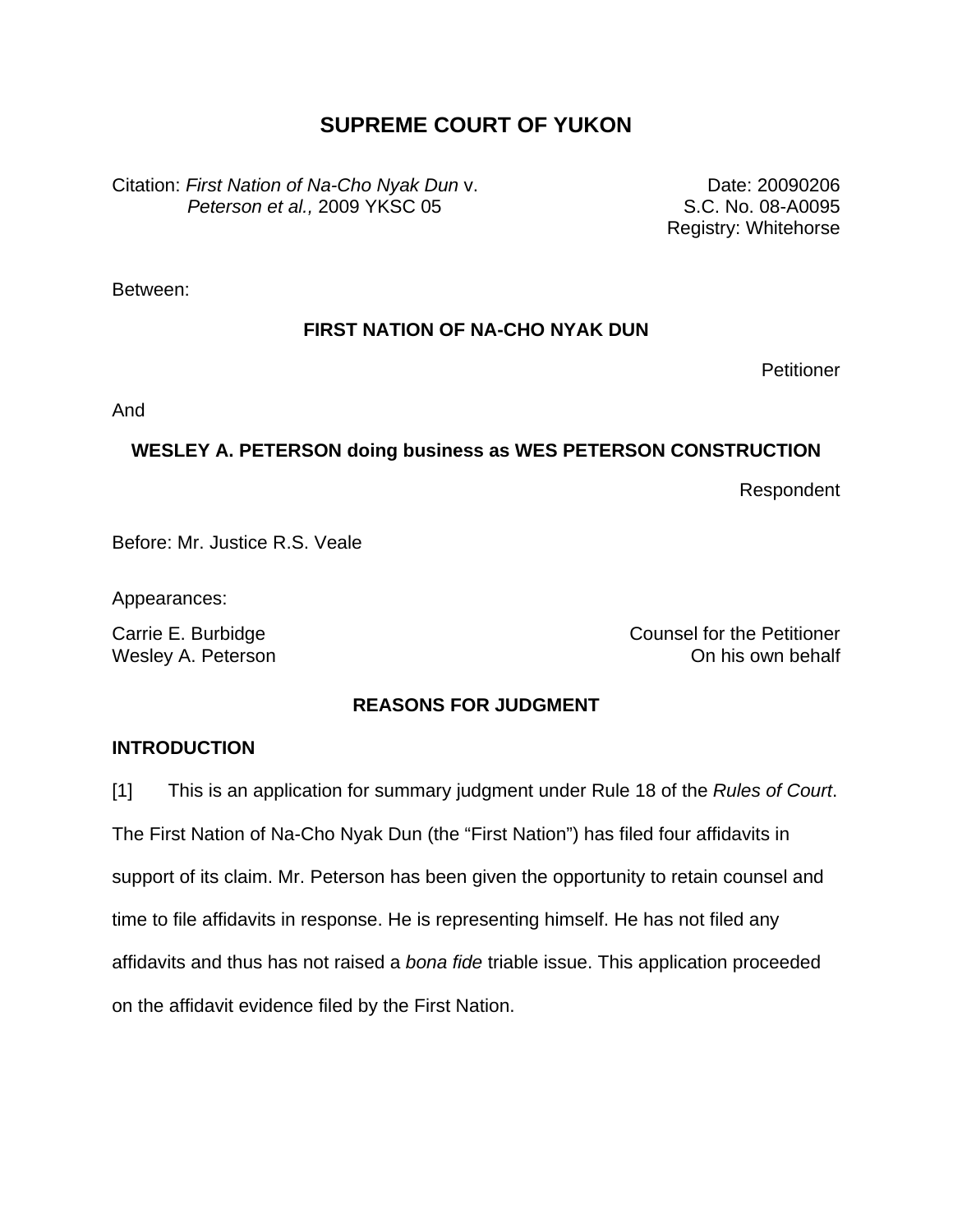[2] At the hearing, the First Nation advised the Court that it was proceeding on its claim for overpayment only and not the additional liquidated damages set out in the Statement of Claim.

### **THE FACTS**

[3] On September 28, 2007, the plaintiff entered into a contract with the defendant to construct eight residential housing units, including septic systems, for a total price of \$951,392.40, which was the price tendered by Mr. Peterson (the "contract").

[4] The first four housing units were to be completed by December 13, 2007, later extended to February 28, 2008.

[5] The contract contains a clause requiring invoices to be supported by an engineer's certificate. Because of the longstanding relationship between the First Nation and Mr. Peterson, contract formalities were not followed and invoices were paid without the requirement of an engineer's certificate.

[6] Between September 24, 2007 and May 15, 2008, Mr. Peterson invoiced the First Nation for a total amount of \$483,131.62, which represents the total completion of four housing units. The four units were not completed by February 28, 2008, and Mr. Peterson has not performed any work since June 17, 2008. The final four residential housing units have not been started.

[7] The First Nation became aware of the failure to complete the four housing units in May 2008, but still continued to pay a May invoice in the amount of \$47,250.

[8] On June 18, 2008, the First Nation met with Mr. Peterson to work out a new work plan but Mr. Peterson refused to sign the proposed agreement to complete the housing units.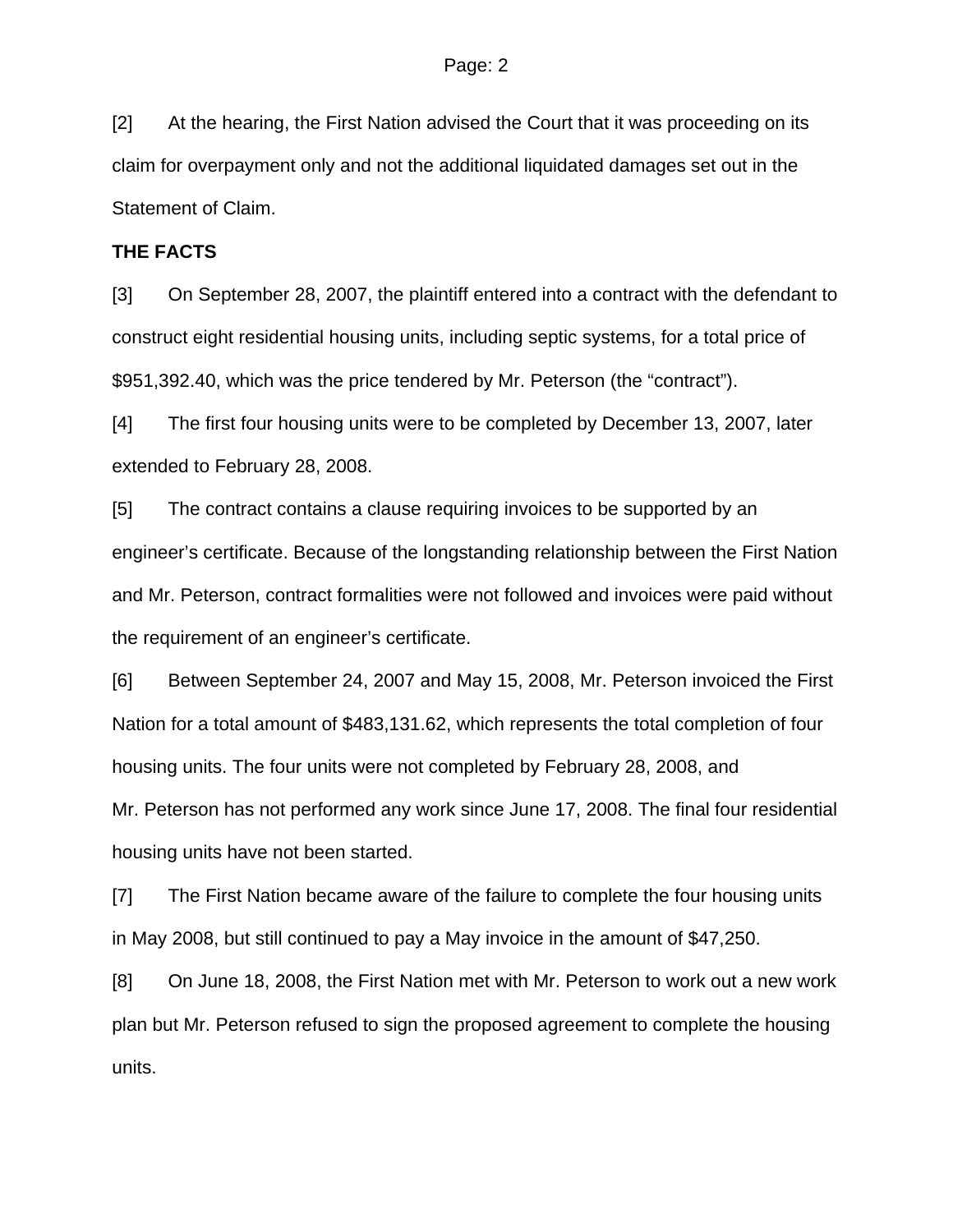[9] On July 2, 2008, the project manager confirmed the default of Mr. Peterson, in writing, to the First Nation. An inspection report by the project manager on August 7, 2008, concluded that only 20% of the four housing units had been completed plus 90% of the septic systems, which represented an actual value, based on tendered prices, of \$84,823. This would result in an overpayment of \$398,308.62. The project manager is a Limited Licence Engineer with 25 years of experience primarily in municipal engineering and roadwork, which includes building construction.

[10] The second report dated August 7, 2008, was prepared by the architect whose firm designed the housing units. He based his estimates on the degree of work completed to "lock-up" which would result in 30 – 40% completion. However, "lock-up" was not reached as roofs, insulation, electrical and mechanical were not fully installed. He concluded that the degree of completion was 25 – 30% which, taking the 30%, would entitle Mr. Peterson to a payment of \$97,836, using the same tendered prices in the calculations of the project manager. The amount claimed would be \$483,131.62 less \$97,836, or \$385,295.62.

[11] In addition to the facts set out above, I find that it is more reasonable to accept the completion estimate of the architect simply because his firm designed the housing units. It also gives the benefit of the doubt to Mr. Peterson.

#### **DISPOSITION**

[12] The only issue presented is the amount of overpayment which I have found as a fact to be \$385,295.62. There is no doubt that the First Nation was not following the formality of requiring an Engineer to request a statutory declaration as well as receipts and vouchers as provided for in paragraph 24 of the contract. However, it was